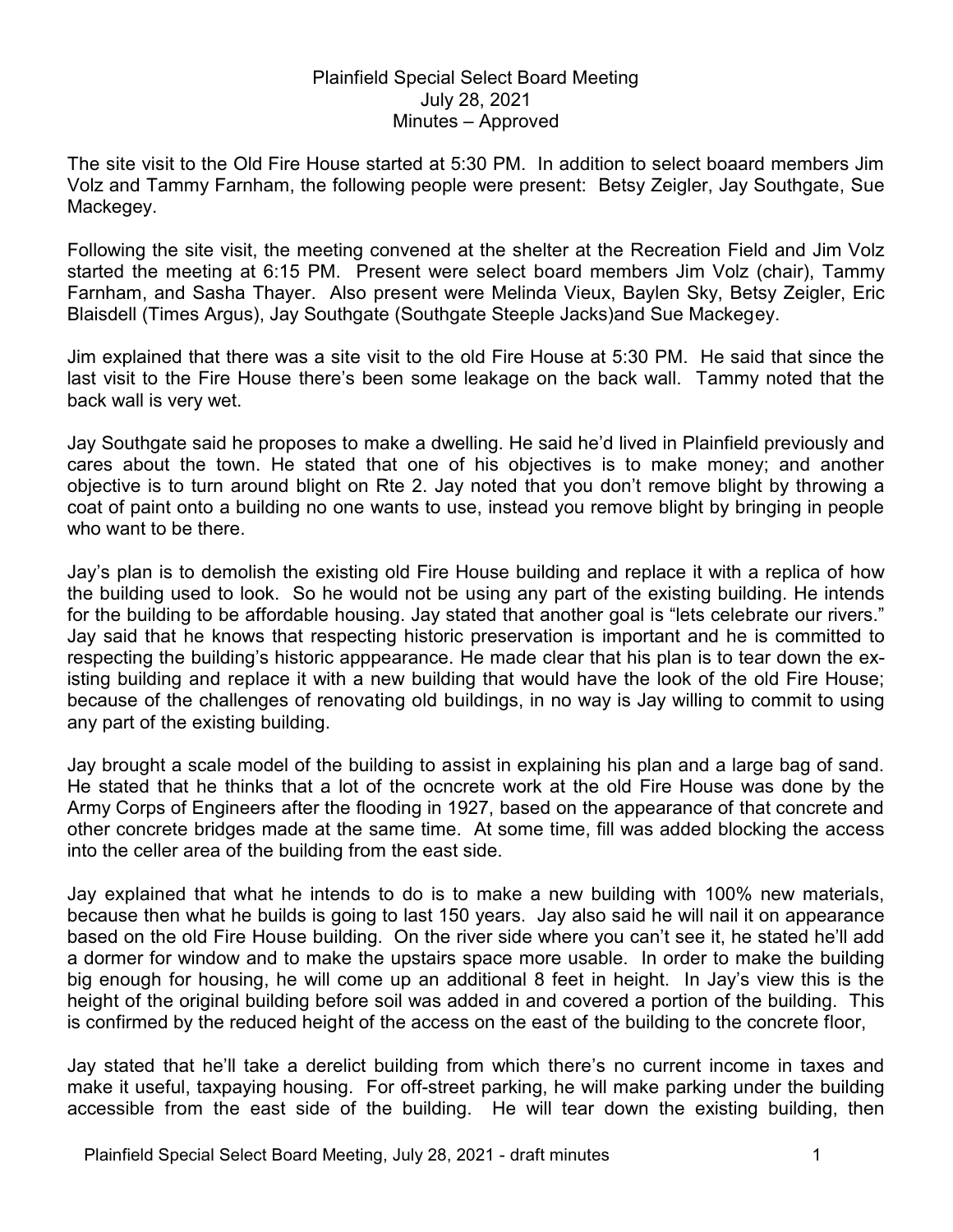construct the building in parts over the winter and bring in a crane to put the building in place, like he does with steeples.

Jay says that the concrete at the bottom of the building shows the angle of the old boards. Jay stated that he hasn't figured out where the entrance will be, but it would not be on the side of the house facing Rte 2. Instead there would be a faux door, possibly with a balcony coming out. Melinda View suggested that having a balcony on the front isn't a good idea because it's loud and scarey next to route 2. Re a possible location of an entry door, Jay stated that he was unsure of that, but that it appears there is enough width to the building to add an entry door on the east side of the building where access to parking will be.

Jay also stated that the building will be handicapped accessible as he plans to put a lift in inside. When queried about using the basement area of the building, Jay said he would be using the basement area/bottom level as that's the nicest part of the building.

Jay stated that If the town is interested in his proposal, then he needs to nail the design. He would be coming up with a design and sharing that with the town.

Sasha Thayer expressed her view that the town should sell the building to Jay Jay for \$1 so that building can proceed.

Betsy Zeigler said that she thinks that not everyone in town is aware that the sale of this building is being considered. She also raised the question of whether there needs to be a town vote and stated that she doesn't know that there needs to be a town vote.

Tammy Farnham expressed concern about the condition of the building. She stated that Jay has the knowledge, and is aware of the historical piece relating to the building. Farnham stated that she thinks this is a great opportunity for the town. She stated that she thinks that Southgare's proposal represents the historical design of the building and to ask anyone to go in and make something historical of this building isn't likely. Farnham noted that "we need housing" and said she likes the idea.

Betsy Zeigler stated that she loves Jay's replica and the mockup. She wishes we could have saved the Old Fire House. She also noted that it is in a very difficult location..

Jay said that the town may find someone to do a renovation, but that it won't be him. Zeigler noted that we haven't found anyone who is willing to buy the building and restore it, so we're not in the position she'd like us to be in. Zeigler noted that the way the building sits and its small size present difficulties.

Jay said it had been his expectation to find resistance to his proposal. He expected the town to say, "we like your idea, let's seeyour design." Regarding how proceed, Jay said that he would almost rather just a receive a verbal commitment from the Select Board at this time, and come up with his design before the building us sold to him. Tammy Farnham state that she thinks that the propert way to do it is to present this sale proposal at a regular meeting,

Jim Volz stated that he agrees with Sasha and Tammy that this is a great idea, but thinks the order should be different and that Jay should be asked to come up with a design. Jay said said he could live with the sequence that Jim laid out, but once the Select Board says "yes," and after that,